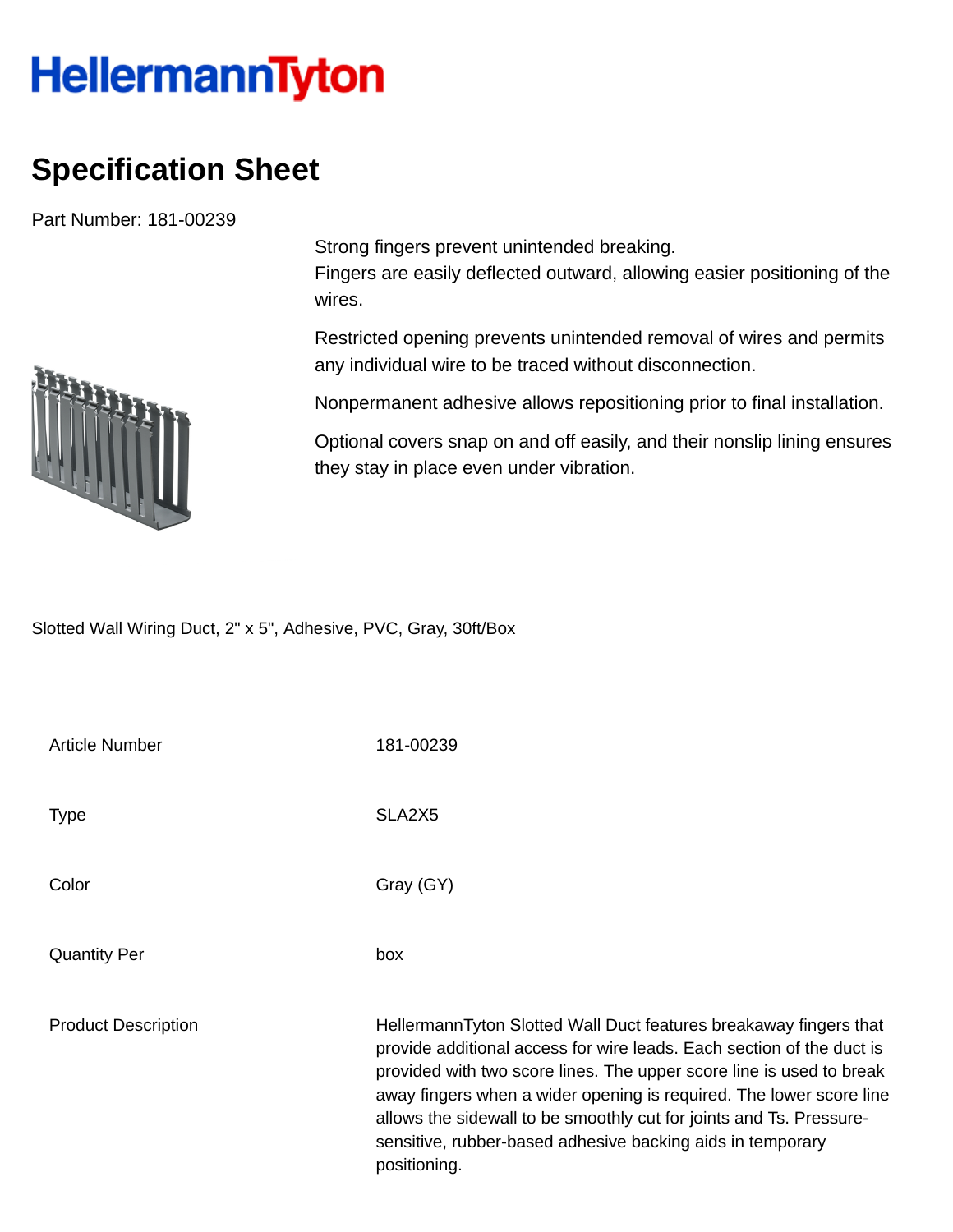| <b>Short Description</b>         | Slotted Wall Wiring Duct, 2" x 5", Adhesive, PVC, Gray, 30ft/Box |  |  |  |
|----------------------------------|------------------------------------------------------------------|--|--|--|
| <b>Global Part Name</b>          | SLA2X5-PVC-GY                                                    |  |  |  |
|                                  |                                                                  |  |  |  |
| Length L (Imperial)              | $6.0\,$                                                          |  |  |  |
| Length L (Metric)                | 1.83                                                             |  |  |  |
| Width W (Imperial)               | $2.0\,$                                                          |  |  |  |
| Width W (Metric)                 | 50.8                                                             |  |  |  |
| Height H (Imperial)              | 5.07                                                             |  |  |  |
| Height H (Metric)                | 128.8                                                            |  |  |  |
| Mounting Hole Centers (Imperial) | 4.0                                                              |  |  |  |
|                                  |                                                                  |  |  |  |
|                                  |                                                                  |  |  |  |
| Material                         | Polyvinylchloride (PVC)                                          |  |  |  |
| <b>Material Shortcut</b>         | <b>PVC</b>                                                       |  |  |  |
| Flammability                     | Self-extinguishing                                               |  |  |  |
| Halogen Free                     | <b>No</b>                                                        |  |  |  |
| <b>Operating Temperature</b>     | +122°F (+50°C)                                                   |  |  |  |